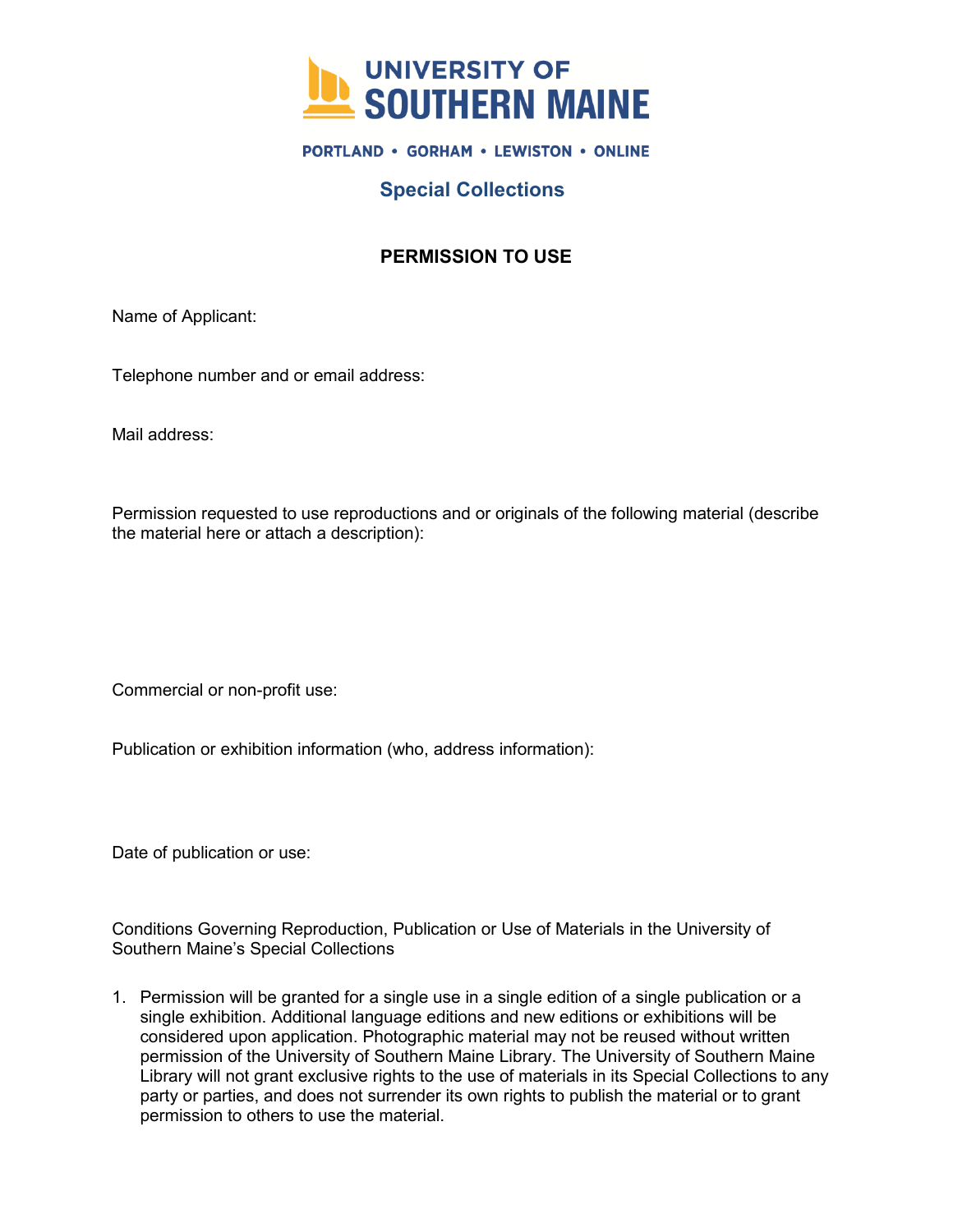- 2. Decision to permit use of items form the Library's Special Collections will be made in compliance with USM Library Special Collections procedures, and with due regard for the nature and condition of the item. Retrieval and return of material must be arranged and supervised by USM Library Special Collections staff.
- 3. The expense of using any item from the Library's Special Collections is the responsibility of the applicant.
- 4. If a reproduction of a photograph, other graphic image, or object from the Library's special collection is cropped in any way, the caption must include the word "detail". Nothing may be superimposed on photographs made available through the USM Library Special Collections Department.
- 5. Credit must be given in the publication or production using the following formula: Name of individual collection, Name of meta-collection, Special Collections or Jean Byers Sampson Center for Diversity in Maine, University of Southern Maine Libraries.

Citation to be used: Jean Byers Sampson Papers, Jean Byers Sampson Center for Diversity in Maine, Special Collections, University of Maine Libraries

- 6. Special Collections requests a complimentary copy of all publications that rely heavily on its collections.
- 7. Responsibility for compliance with copyright law and observation of other publication rights, including literary rights, rests with the applicant and not with the University of Southern Maine. Applicant assumes full and complete responsibility for any infringement of copyright law or other publication rights which may grow out of his/her use or publication of the material.
- 8. The USM Library reserves the right to deny use of its Special Collections to any party or parties failing to comply with these regulations.

### **I agree to abide by the conditions for reproduction and use, as stated above**.

Signature:

Date:

#### **Permission is hereby granted to the above named applicant for the described use, subject to payment of the applicable reproduction costs.**

Approved by authorized USM Library staff:

Signature:

Title:

Date: